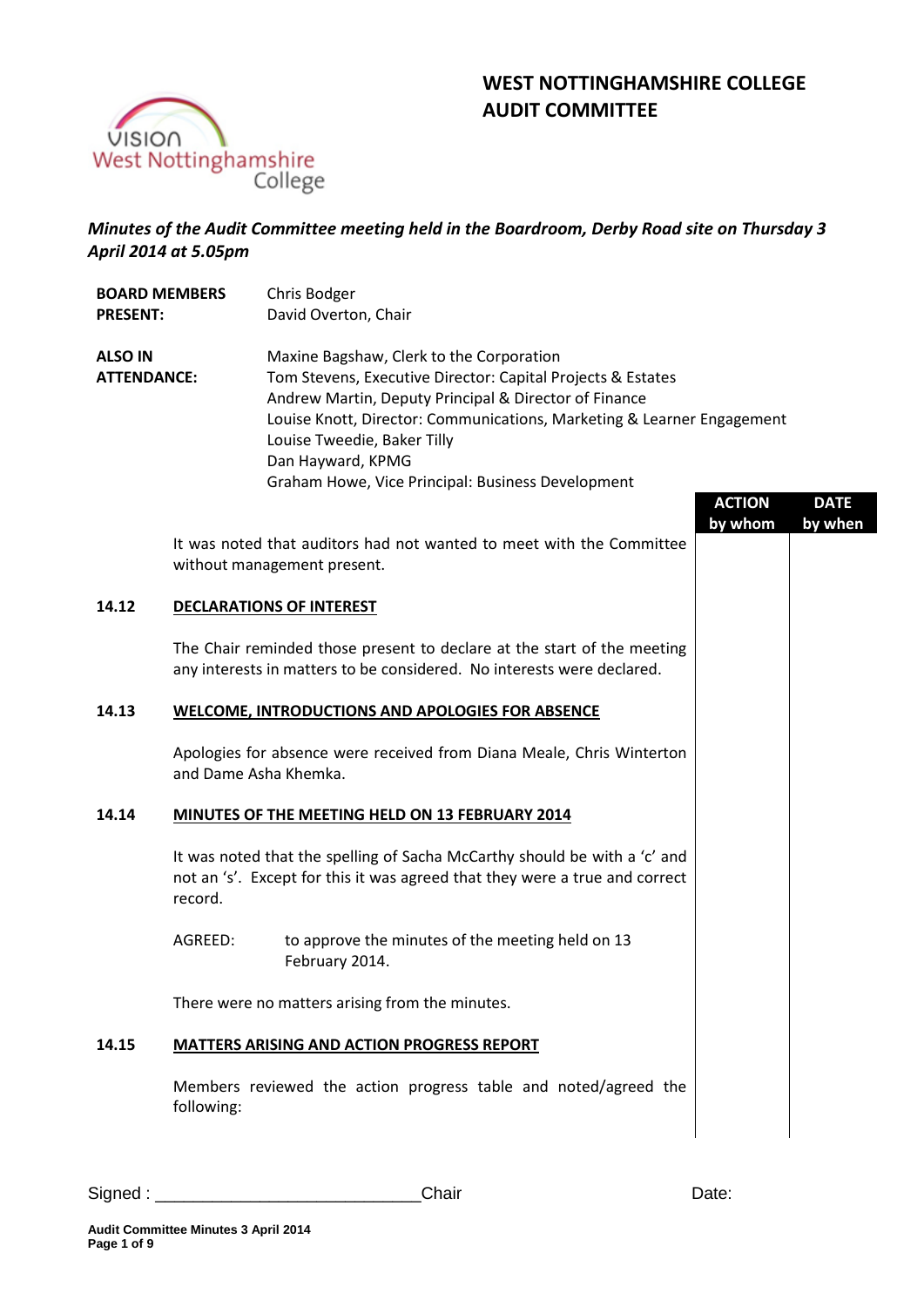- Item 1 complete
- Item 2 the College is still awaiting SFA finance record publication for 2012/13. The Director of Finance confirmed that benchmarking could be undertaken once this information was provided to the sector.
- Item 3 ongoing
- Item 4 scheduled for June 2014
- Item 5 scheduled for June 2014
- Item 6 completed.
- Item 7 scheduled for June 2014
- Item  $8$  on the agenda
- Item  $9$  on the agenda
- AGREED: to note the update provided.

#### **14.16 INTERNAL AUDIT**

#### 1) Progress Report 2013/14

Baker Tilly introduced this item and confirmed that there were seven reports still to be completed and presented to the Committee at its next meeting. She indicated that there should have been two additional reports to this meeting, but explained that they had had to postpone the fieldwork as a Senior Auditor had been signed off work sick. All agreed that there was a better flow of reports in this academic year and it was confirmed that this would improve further in the 2014/15 year.

AGREED: to note the update provided.

### 2) 24+ Advanced Learning Loans

Baker Tilly introduced this item and confirmed that, following audit work, they were able to give an amber opinion. She indicated that taking account of the issues identified, the Board can take reasonable assurance that the controls upon which the organisation relies to manage this risk are suitably designed, consistently applied and effective. However, Auditors have identified issues that, if not addressed, increase the likelihood of the risk materialising.

In reviewing the report a number of items were specifically noted:

- 24+ advanced learning loans are available for FE learners aged 23 and over studying at level 3 and above (including advanced and higher apprenticeships) for learning aims starting from August 2013. The loans are managed by the Students Loan Company, who currently administer loans for higher education students. A review of the SLC database at the time of audit highlighted that the College had 257 loan applications with 201 currently with approved status.
- The audit was designed to assess the controls in place to manage compliance with the requirements of the SLC in respect of the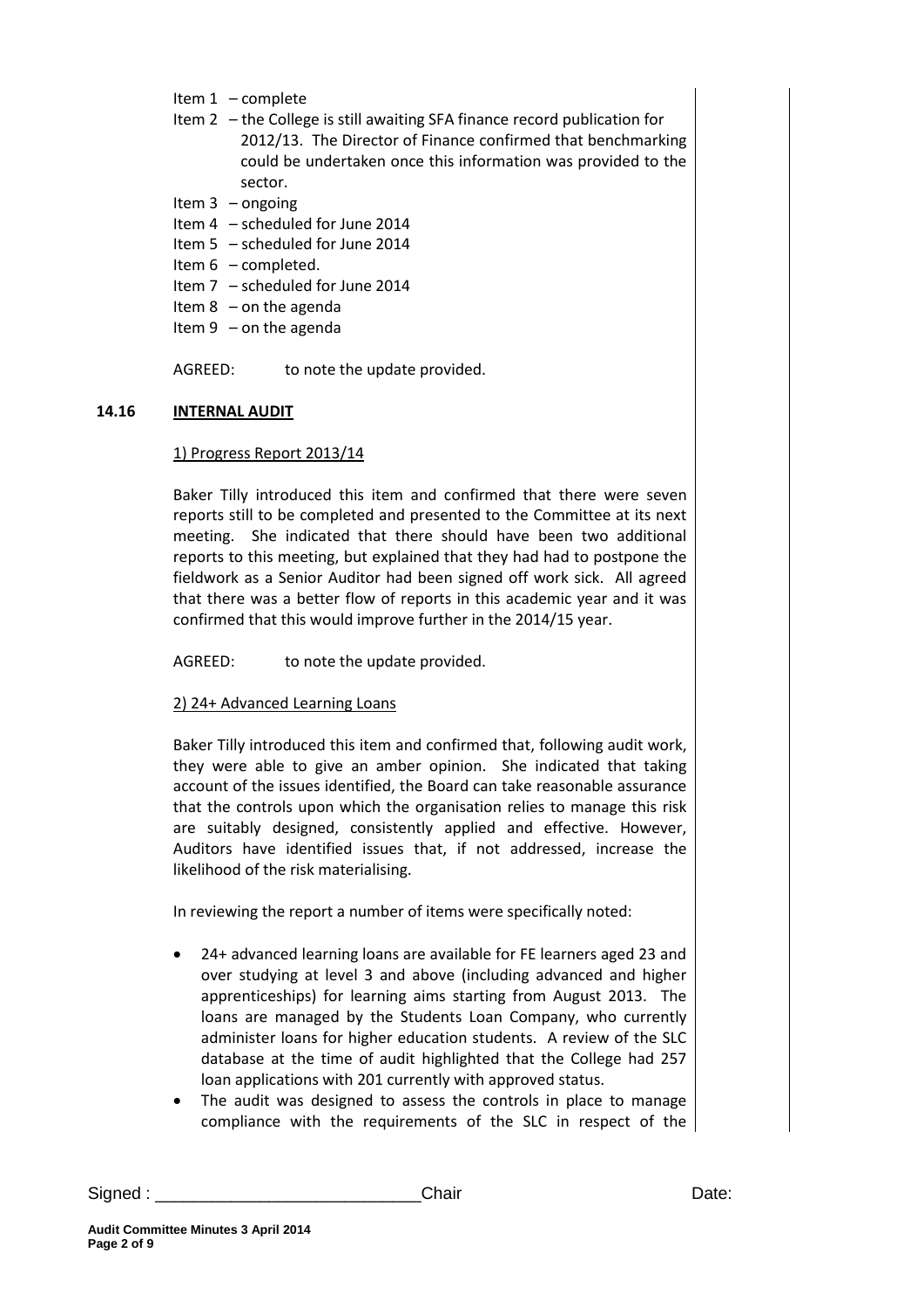processes for the 24+ loans and with the Skills Funding Agency in respect of the bursary fund for loan funded learners.

- The audit led to three medium priority and two low recommendations.
- In respect of the procedural framework for 24+ loans and the associated bursary, the College should document procedures relating to the management and administration of:
	- a) 24+ advanced learning loans this should contain, but not be limited to, checks undertaken before initial and subsequent notification, changes of circumstance, including communication with the Learner where the change would affect the value or repayment of the loan/fee.
	- b) 24+ bursary fund this should contain, but not be limited to, the application process, childcare support, appeals process, process for distributing available funds at the mid year point and process for dealing with available funds at the end of the year. The procedure should be established for the start of the 2014/15 academic year. The College should also provide clearer detail on how to apply for the 24+ loans and bursary funds to its learners, detailing all processes involved.
- In respect of communication with learners, the College should ensure that all learners are sent a formal learning and funding letter and that these are held on file. The letter should also include the course start and end dates. The College should also provide a change of circumstances letter to all learners, where a change of circumstance has been processed that would affect the amount of their loan, (such as transferring to a course with a different fee), or liability for further instalments, (such as withdrawing and further payments liability ceasing to rest with the SLC). In general discussion regarding this item it was acknowledged that there needs to be an improvement in control and was more about ensuring a clear audit trail rather than funding implications. It was agreed that there was a need for College staff to be methodical in this area.
- The Credit Controller should be sent a monthly report from Data Managers highlighting any changes to 24+ loan learners, so that changes can be actioned on the SLC portal as part of the month end debt process. Where changes are actioned a screen print should be taken to evidence the date effective. Furthermore, the checks on attendance undertaken by the Credit Controller should be evidenced. All acknowledged that this was a matter of recording withdrawals on a more timely basis.
- The College should ensure that timely notification of initial learner attendance is made, ie, two weeks after the start date of the learning aim. It was acknowledged that if this is not done then there will be an implication on cash flow.
- Student reports should maintain action logs detailing outcomes for meetings held with the Student Finance Team and Head of Student Support to monitor actions.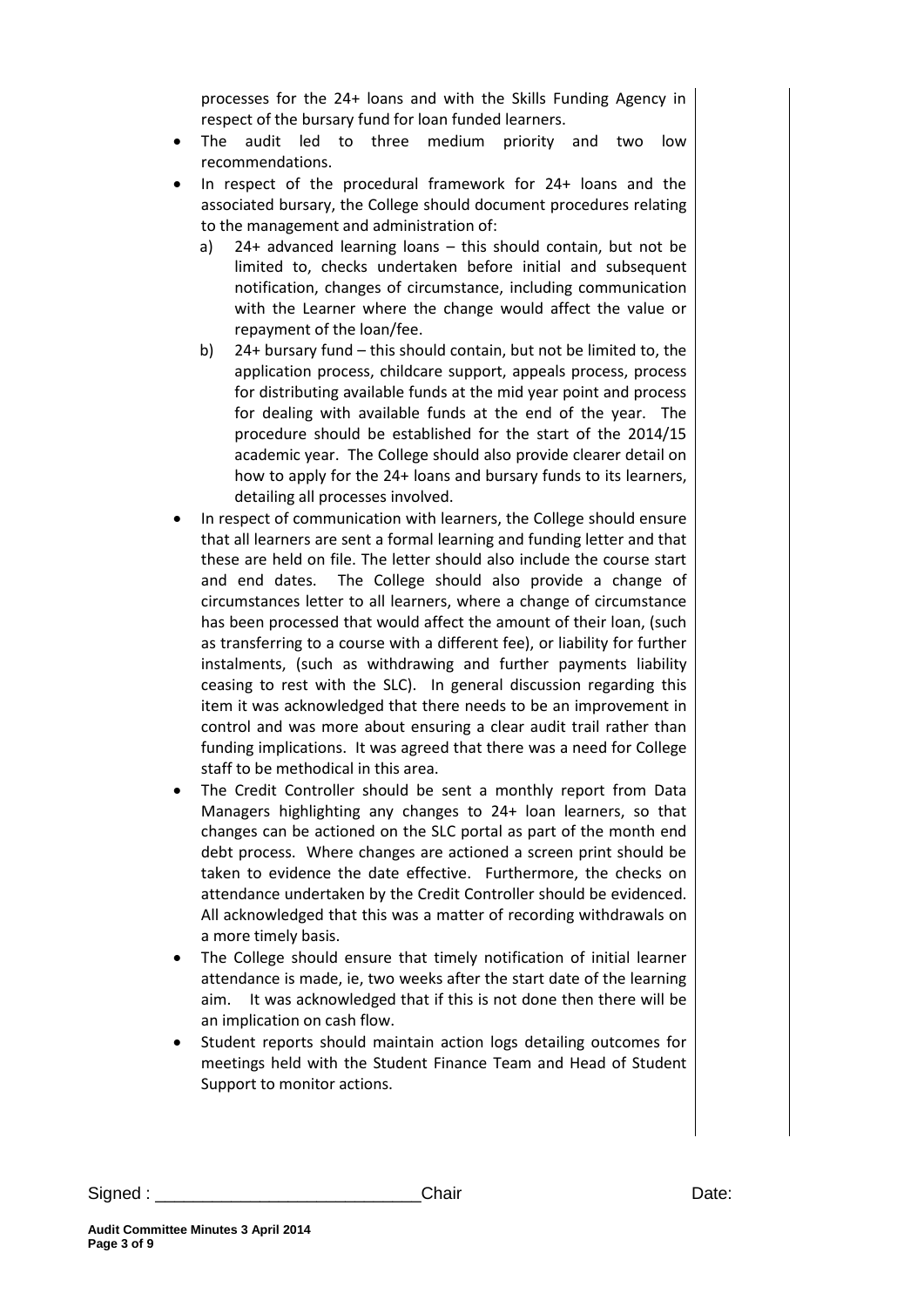In general discussion it was acknowledged that this is a new system and set of processes for FE and is complicated by the fact that there are a number of cross College teams involved in the process. To improve the position it is important that the College integrates the teams to ensure consistency and timeliness. The Director of Finance indicated that the College has scope to increase the size of its loan facilities available and, therefore, it is important that the systems in place are robust. It was acknowledged that, whilst it is a small part of funding at the minute, this will increase. All Governors agreed that there was a need to ensure that the data was accurate as, if not, the College could be claiming income that would ultimately have to be repaid.

AGREED: to note the content of the report provided.

### 3) Learner Number Systems – 16-18 provision

Baker Tilly introduced their report and confirmed that they were in a position to provide a green audit conclusion, taking account of the issues identified the Corporation can take substantial assurance that the controls upon which the organisation relies to manage this risk are suitably designed, consistently designed and effective.

It was explained that the sector has seen a significant change in relation to 16-18 provision and 450 hours is now the minimum number of hours for a learner to be classified as full time. At the time of the audit, the 16- 18 learner population for the College was:

- 540+ hours 2625 Learners.
- 450 539 hours 163 Learners.
- 360 449 hours 36 Learners.
- 280 359 hours 18 Learners.
- 279 hours and below 393 Learners.

For 2013/14 Learners in the 450 – 539 hours of learning are funded at the full time rate of £4000 per learner. The Education Funding Agency has confirmed that by 2015/16 at the latest these Learners will be funded at a part time rate. As such, it is important that the College continues efforts to ensure learners are on full time programmes, where appropriate to the learner.

Auditors confirmed that their work had led to five low recommendations. All agreed that this was a good audit for a new area.

Members discussed the recommendation at paragraph 1.7 in detail and questioned whether the accurate recording of class lists was an endemic problem similar to issues previously seen with registers and attendance. Assurance was given that this is not the case. It was explained that whilst it is a challenge, the College needs to ensure that an efficient process is in place that is not a burden on staff and tutors.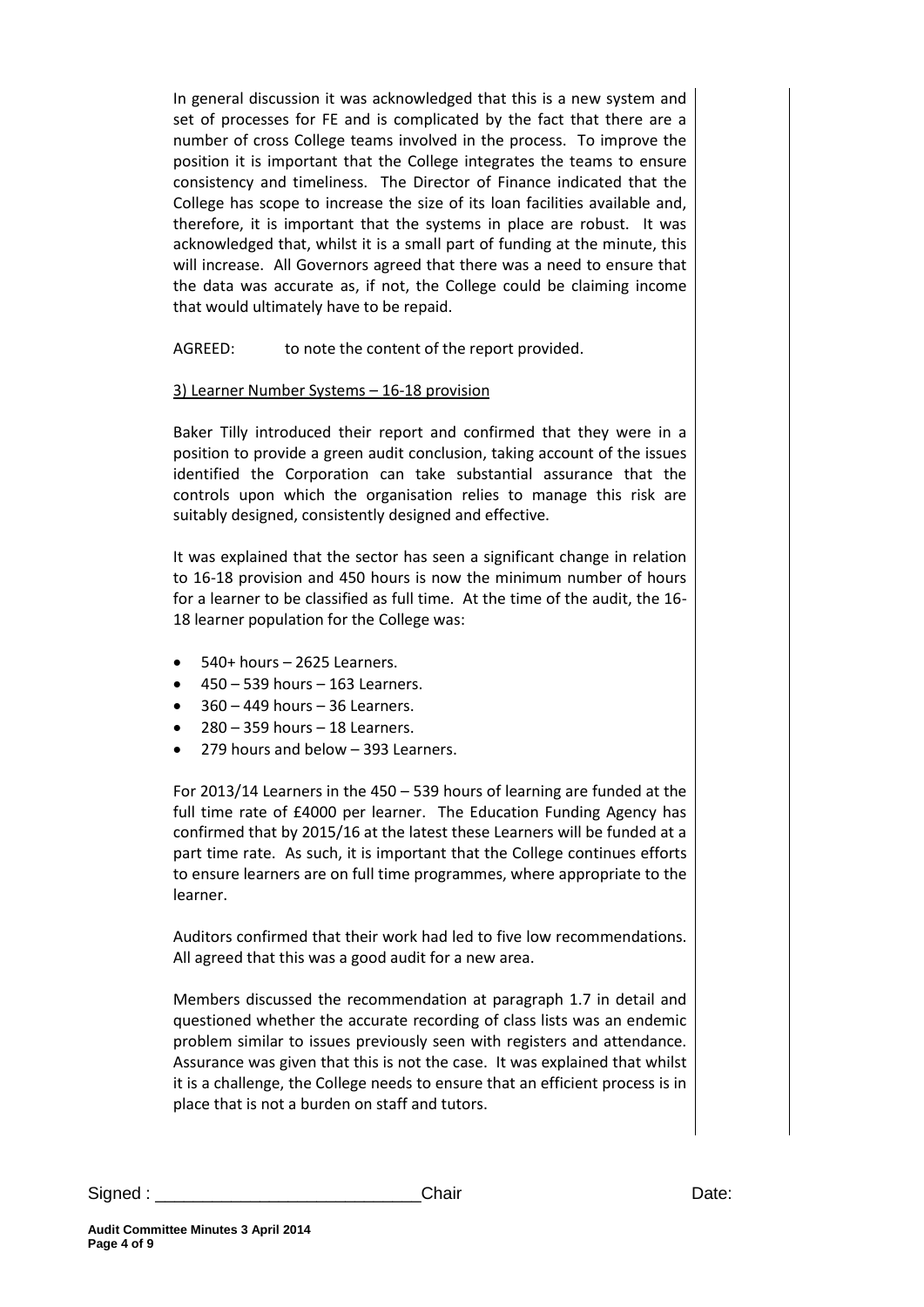Members generally discussed study programmes and were advised that this is a very hard area to plan and evidence at the beginning of this year as there are so many variables, eg, volunteering, enrichment, work placements, Maths and English GCSEs and other wider learning. It was acknowledged that, again, this is a new area and that development of processes and planning is an ongoing process.

# AGREED: to note the content of the report presented.

# 4) Strategic Delivery

Baker Tilly introduced this report and were able to give a green rated conclusion, which means that taking account of the issues identified, the Board can take substantial assurance that controls on which the organisation relies to manage this risk are suitably designed, consistently applied and effective. It was confirmed that the audit was designed to assess the controls in place to ensure that the College delivers planned strategic initiatives efficiently and effectively.

In undertaking the audit work a number of items were noted:

- The College has a business plan in place for the period 2013/14 to 2015/16 approved by the Corporation on 11 July 2013.
- The College has developed a strategic vision 2013 2015 document detailing five key deliverables and measurable outcomes based on discussions held on the Governors residential planning conference held on 20/21 June 2013.
- The risks detailed on the College`s Corporate Strategic Risk Register are linked to the College strategic drivers with signed Executive and Corporation Board owners.
- The Executive Team meet fortnightly to discuss operational and strategic matters and to monitor progress against agreed annual targets.
- In October 2013 the College appointed a new Director of Strategy and Innovation to help implement the College strategic objectives and to provide capacity to respond to further opportunities.
- The College continues to face a number of strategic challenges in respect of its existing business, in particular the performance of VWS in respect of 16-18 apprenticeships, which has a financial impact at Group level.
- Whilst managing the existing business, the College also maintains a focus on the future, which is clearly reported through the Principal's report at each Corporation meeting.
- The introduction of the role of the Director of Strategy & Innovation with a remit to lead certain initiatives and facilitate others has provided a greater level of capacity to continue to focus on the strategic challenges of the future.

In general discussion it was acknowledged that the College needs to be able to balance internal and external changes and challenges. All agreed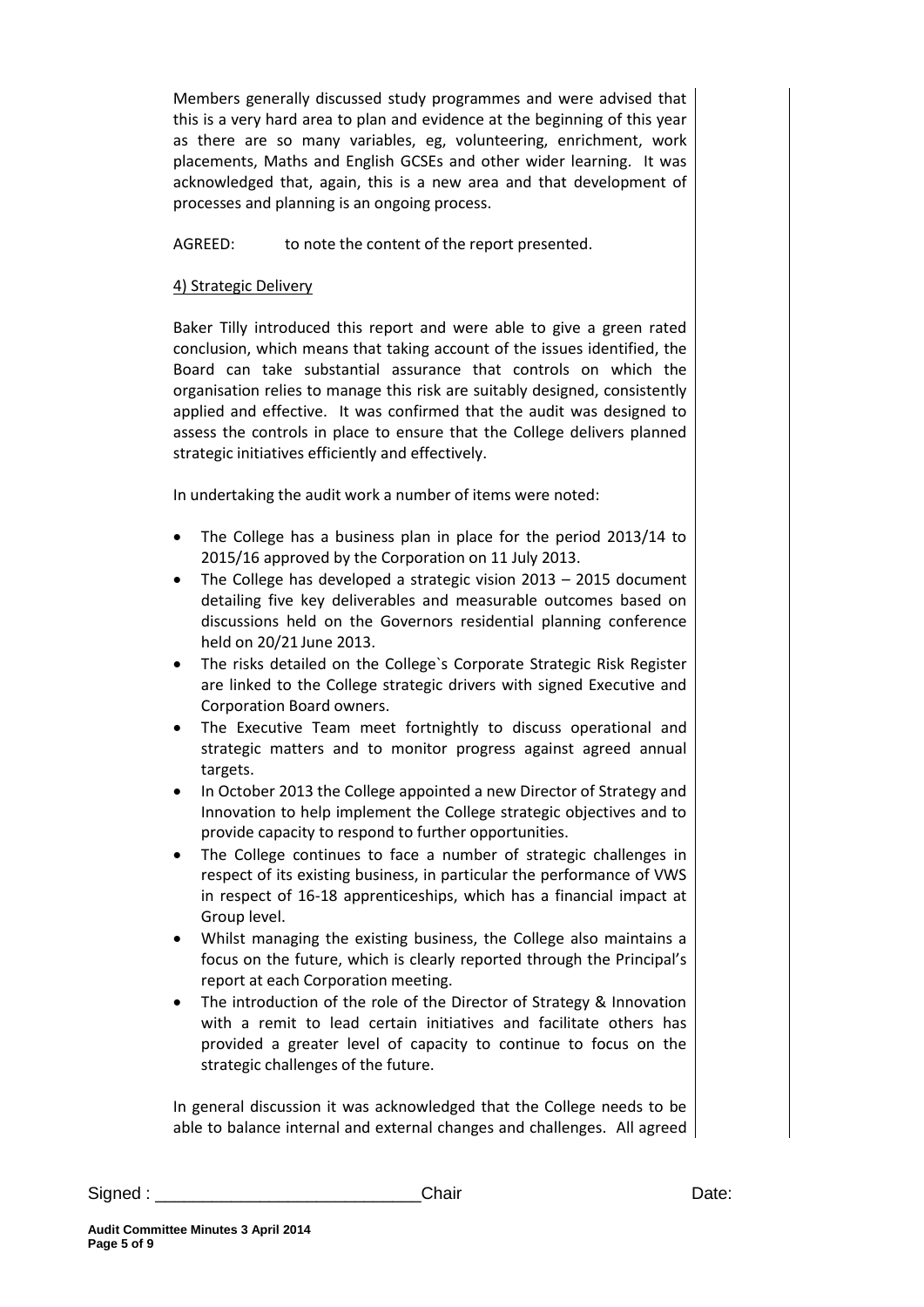|       | that the appointment of Andrew King as the Director of Strategy &<br>Innovation had been a really good appointment and had built in the<br>necessary capacity required. All Governors were pleased to note the<br>green opinion given.<br>AGREED:<br>to note the content of the report provided.                                                                                                                                                                                                                                                                                                                                                                                                                                                        |         |            |
|-------|---------------------------------------------------------------------------------------------------------------------------------------------------------------------------------------------------------------------------------------------------------------------------------------------------------------------------------------------------------------------------------------------------------------------------------------------------------------------------------------------------------------------------------------------------------------------------------------------------------------------------------------------------------------------------------------------------------------------------------------------------------|---------|------------|
| 14.17 | PROGRESS AGAINST INTERNAL AUDIT RECOMMENDATIONS                                                                                                                                                                                                                                                                                                                                                                                                                                                                                                                                                                                                                                                                                                         |         |            |
|       | 2009/10<br>Academic staff utilisation - all acknowledged that there had been<br>considerable discussion regarding this item at the last meeting. It<br>was confirmed that there has been no movement since. It was<br>agreed that as this is an ongoing matter for management review,<br>that it would be taken off this schedule and monitored internally.                                                                                                                                                                                                                                                                                                                                                                                             | Dir Fin | April 2014 |
|       | 2012/13<br>Income and debtors - the Director of Finance confirmed that he<br>was currently reviewing this.<br>Financial planning, budget setting and monitoring forecast $-$ the<br>$\bullet$<br>College has significantly changed the procedures and will<br>continue to review.<br>Data protection - implementation of this action has been delayed<br>until the new Head of IT is in place.<br>Capital projects - the College is moving towards the conclusion of<br>$\bullet$<br>consolidating its estate and a final report will be completed in<br>September 2014.<br>Estates management $-$ a booking system is now in place. The<br>$\bullet$<br>next step is to agree and establish some KPIs, which will help to<br>move this action forward. |         |            |
|       | 2013/14<br>These items are not due for completion yet as they have been<br>newly added. A report on these will be provided as the deadline<br>approaches.                                                                                                                                                                                                                                                                                                                                                                                                                                                                                                                                                                                               |         |            |
|       | AGREED:<br>to note the update provided.                                                                                                                                                                                                                                                                                                                                                                                                                                                                                                                                                                                                                                                                                                                 |         |            |
| 14.18 | <b>RISK MANAGEMENT UPDATE</b>                                                                                                                                                                                                                                                                                                                                                                                                                                                                                                                                                                                                                                                                                                                           |         |            |
|       | The Director for Communications, Marketing and Learner Engagement<br>introduced this item and confirmed that the purpose of her paper is to<br>give an update to the College's Risk Register following detailed discussion<br>by the College's Executive Team on 24 March. She indicated that very<br>few changes have been made to the College's strategic risk register.<br>However, members' attention was drawn to some changes to risk status:<br>The most significant change to the register relates to financial<br>stability at risk priority 4. Sources of assurance are currently not<br>deemed as adequate by the Executive Team. This relates entirely to                                                                                   |         |            |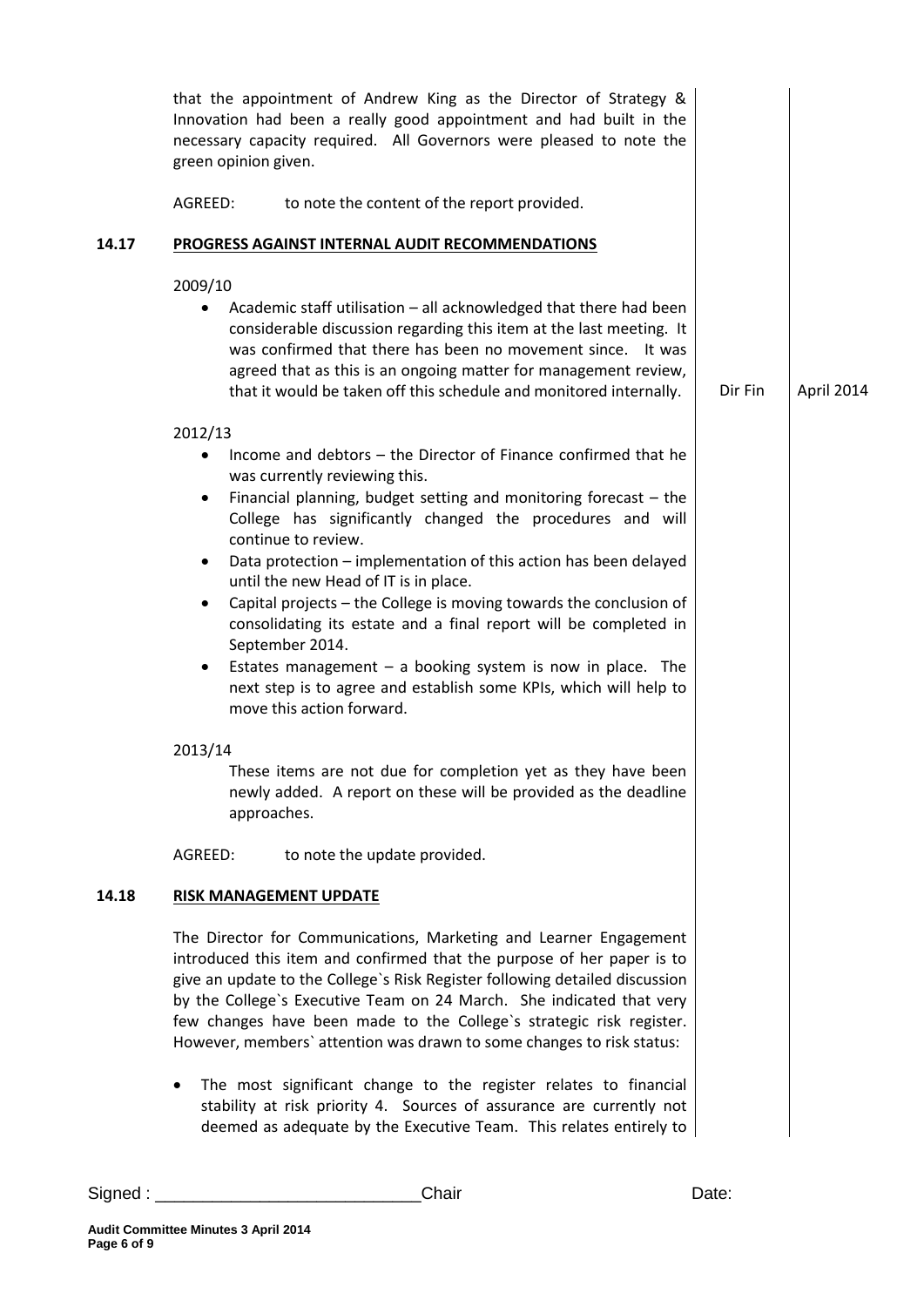the challenging funding settlement. The Director of Finance indicated that there was no doubt that the whole sector is entering into a further period of turbulence. The College has received its allocation for 2014/15 and are currently working out what needs to be done to mitigate the reductions. It was confirmed that there are a number of actions required and these will be reported to the Board at its meeting in May, when the context for the 2014/15 budget will be discussed.

 At risk priority 1 – risks related to the current restructure of Vision Workforce Skills have been added and perhaps most significantly the impact that the restructure will have on the continual operations of the business. Senior Managers are working hard to minimise the impact on those areas of the business, largely unaffected by restructure.

The Vice Principal: Business Development took the opportunity to provide an update on the VWS restructure process. He confirmed that they were currently approximately 50% of the way through. The Senior Team have had the second consultation meetings and it is envisaged that by the end of the week all staff will know the outcome of the selection process. In terms of reputation, the Company seems to be holding its own. The workforce has quite rightly asked what the future position will be. It is envisaged that the restructure process will lead to some staff churn. It was confirmed that the Senior Team have been able to work well with the staff representatives. It has become apparent that there was an expectation that some of the centres would close. However, the number of staff posts to be removed from the structure is more of a surprise.

In terms of the business, the pipeline for March and April is strong, but the Company is seeing a slight lag in enrolment/conversion, which will have an impact on the finances. The key going forward is to re-engage the six centres that are to stay open. Members were advised that the Company has 32% more learners in learning in February than December so there is evidence that the business is growing, but this needs to be sustained and accelerated. The restructure process will be concluded on the 18 April as staff leave (although they will be paid until 22 April). The new business model was predicted on the basis of staff leaving by 30 April, therefore, the Company will hit this target.

In discussing the register, members noted that the document now includes a date when actions will be completed, or reviewed, and this is in line with internal audit recommendations. Good progress is being made with actions within the register, most noticeably those relating to the Studio School, whereby the funding agreement has been signed by the Secretary of State.

AGREED: to note the update provided.

Signed : \_\_\_\_\_\_\_\_\_\_\_\_\_\_\_\_\_\_\_\_\_\_\_\_\_\_\_\_Chair Date:

22 May 2014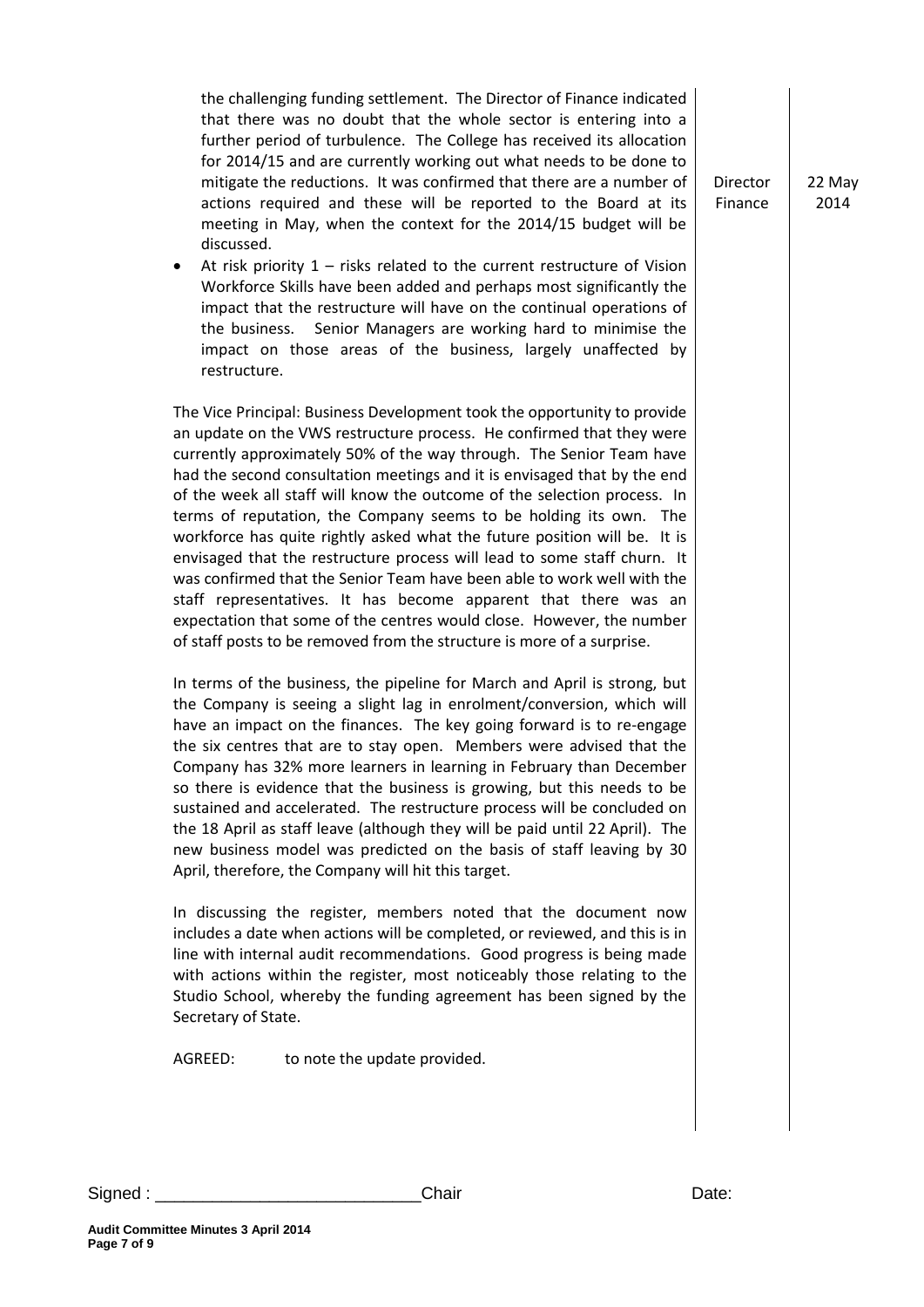#### **14.19 PARTNER ACTIVITY**

The Vice Principal: Business Development introduced this item and provided and update on the three whistle blowing notifications received.

Organisation A – the investigation has been fully completed and a formal response has been returned to the Skills Funding Agency. Additional information was requested by the SFA as to the funding values associated with the claims made. This detail is currently with the Director of Finance who will be in further discussions with the Head of Investigations at the SFA. This investigation confirmed that organisation A previously had a resource issue, which had delayed the start of learners on programme. As part of the College`s own internal provider reviews, the team were already aware of the situation and sanctions had been applied. This partner has assisted with the investigation and provides the College with monthly action plans in order for the team to monitor all learners` progress. It was confirmed that the investigation showed fraud at worse, bad practice at best and that the SFA want confidence that this is not a widespread systemic issue. It was noted that organisation A has a direct contract with the SFA too, as well as working as a sub-contractor. Therefore, there may be wider implications regarding future contracts. It is envisaged that the SFA may ask the College not to work with this partner in the future once current Learners have completed. It was confirmed that the e-portfolio software introduced now gives the College access to partner data and this will enable greater clarity and ability to track learner progress in the future.

In relation to organisation A, the College has identified some funds at risk and has put in place an action plan to address. Governors were happy that the College`s own internal processes had identified problems with this provider, and had put appropriate sanctions in place.

Organisation B – this investigation has been fully completed and a formal response has been returned to the Skills Funding Agency. Acknowledgement of correspondence has been received, and the College is awaiting further feedback. As part of the investigation, concerns were highlighted around the initial advice and guidance and the lack of information shared to employers and learners about WNC. A follow up meeting has been held with the Managing Director and further actions have been requested following that meeting before a decision is been made regarding the future relationship. It was noticed that this whistleblower is a disgruntled employee, and in fact the employer is receiving some strange correspondence from the complainant. Credibility is becoming an issue. However, the College has investigated thoroughly.

Organisation C – this investigation is ongoing and the scoping document has been returned to the SFA. A final report is due to be concluded by 24 April 2014. Early indications highlight that this whistle blowing investigation does not relate to WNC learners and is referenced to a

Signed : \_\_\_\_\_\_\_\_\_\_\_\_\_\_\_\_\_\_\_\_\_\_\_\_\_\_\_\_Chair Date: